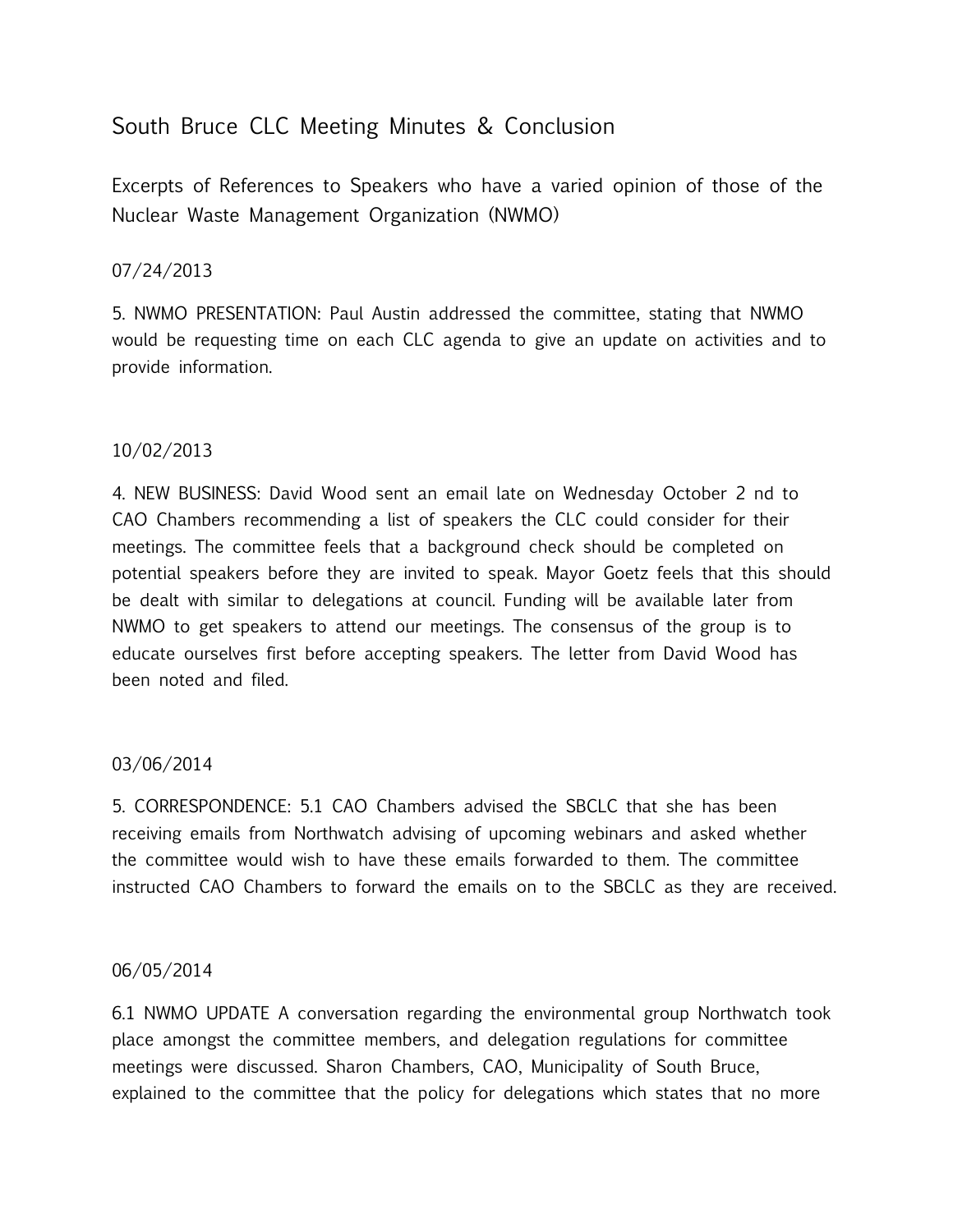than three delegations are premitted per meeting at 15 minutes per delegation is applicable to the CLC.

\*\*no indication is forthcoming that Northwatch webinars were ever viewed; they would have provided an alternate view.

#### 03/05/2015

7.1 SPEAKERS PROGRAM During Phase Two, additional speakers will be invited, including those with alternative views from the NWMO. The speakers list will be developed as a partnership between NWMO and the CLC, and will attempt to bring a balanced range of those both in favour and opposed to the APM process and the proposed DGR. It was also noted that training will be available for such topics as working effectively with crowds and coping with large meeting settings. Following the Open House in April, NWMO staff aim to have six speakers present to the CLC over the next eight to ten months.

#### 05/07/2015

9. COMMUNICATIONS: 9.1 Dennis Eickmeier, South Bruce Resident, Outlining Concerns Regarding a Deep Geological Repository for Nuclear Waste Jim Gowland thanked Mr. Eickmeier, who was in attendance at the meeting, for his letter. He noted that the members of the CLC volunteer their time to be part of the process of learning more about APM. He suggested that Mr. Eickmeier addressed some of the pros and cons of the APM process, and noted that there will be speakers in the future who may make presentations to the CLC about some of the topics noted.

#### 06/04/2015

9.1 COMMUNICATIONS Julie Ireland noted that Brian's comments were received in response to an email requesting suggestions for topics and speakers for upcoming CLC meetings, and that Brian's response was the only one received at this time. Members were requested to forward their suggestions and requests as soon as possible.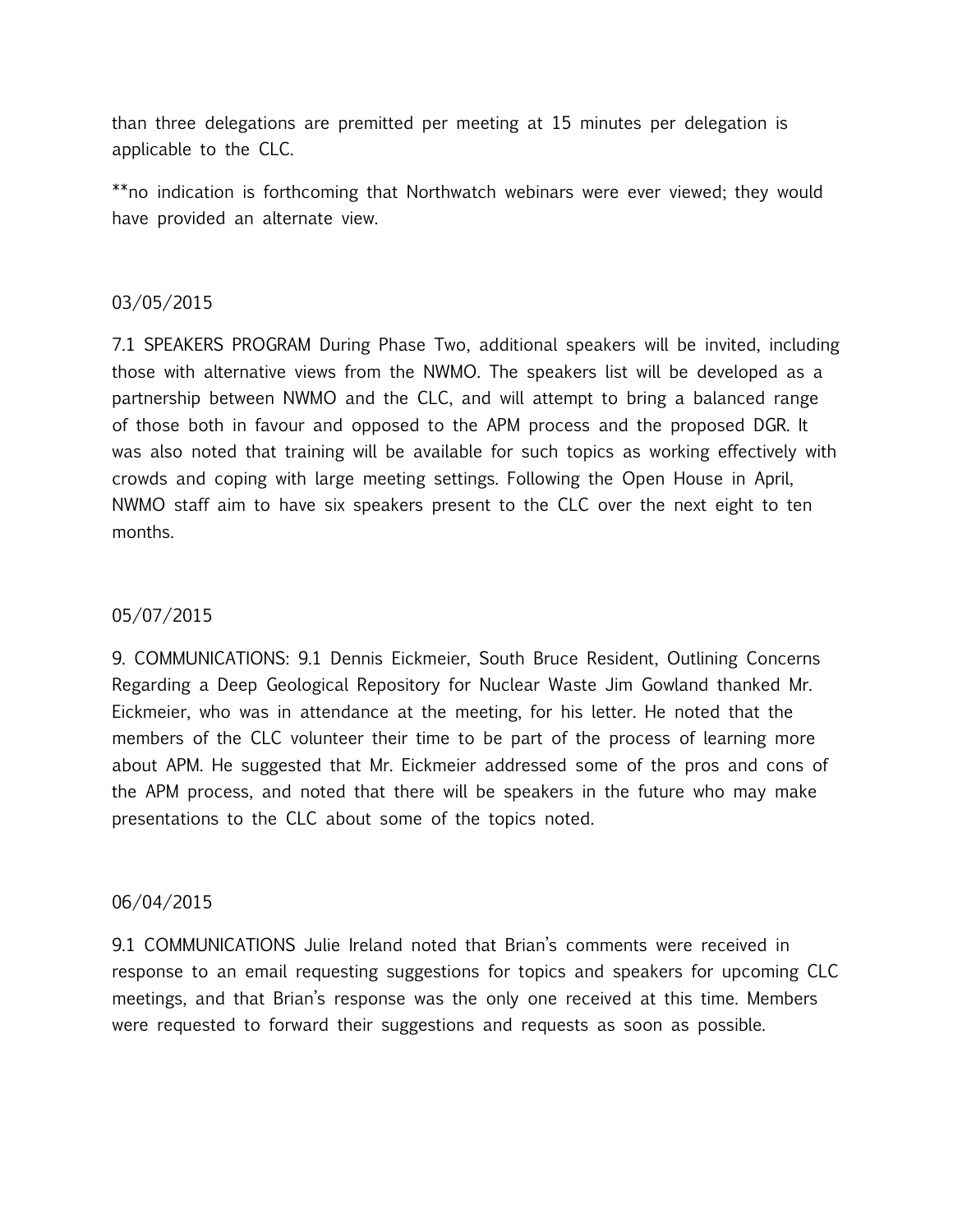### 11/05/2015

10. NEW BUSINESS 10.3 Presentations from Independent Sources (as requested by Vice-Chair Doug Culbert) ACTION ITEM: Julie Ireland was requested to circulate to the Committee a listing received from the Huron-Kinloss CLC of independent experts and researchers who could potentially provide presentations to the SBCLC in the future.

#### 03/09/2017

7.1 Jim Gowland – Report on the International Conference related to Geological Repositories in Paris France Chair Gowland presented a report updating the South Bruce Community Liaison Committee based on attending the International Conference on Geological Repositories.

#### 10/03/2019

4th Nuclear Waste Management, Decommissioning and Environmental Restoration (nwmder) Conference – verbal report CLC Chair Jim Gowland, Committee Member Mark Goetz, and CAO/Clerk Leanne Martin provided a verbal report related to the CNS Conference which was attended in September. The conference provided a continued opportunity to learn about the project and to meet the individuals who are experts in nuclear waste Management. (Ottawa, ON)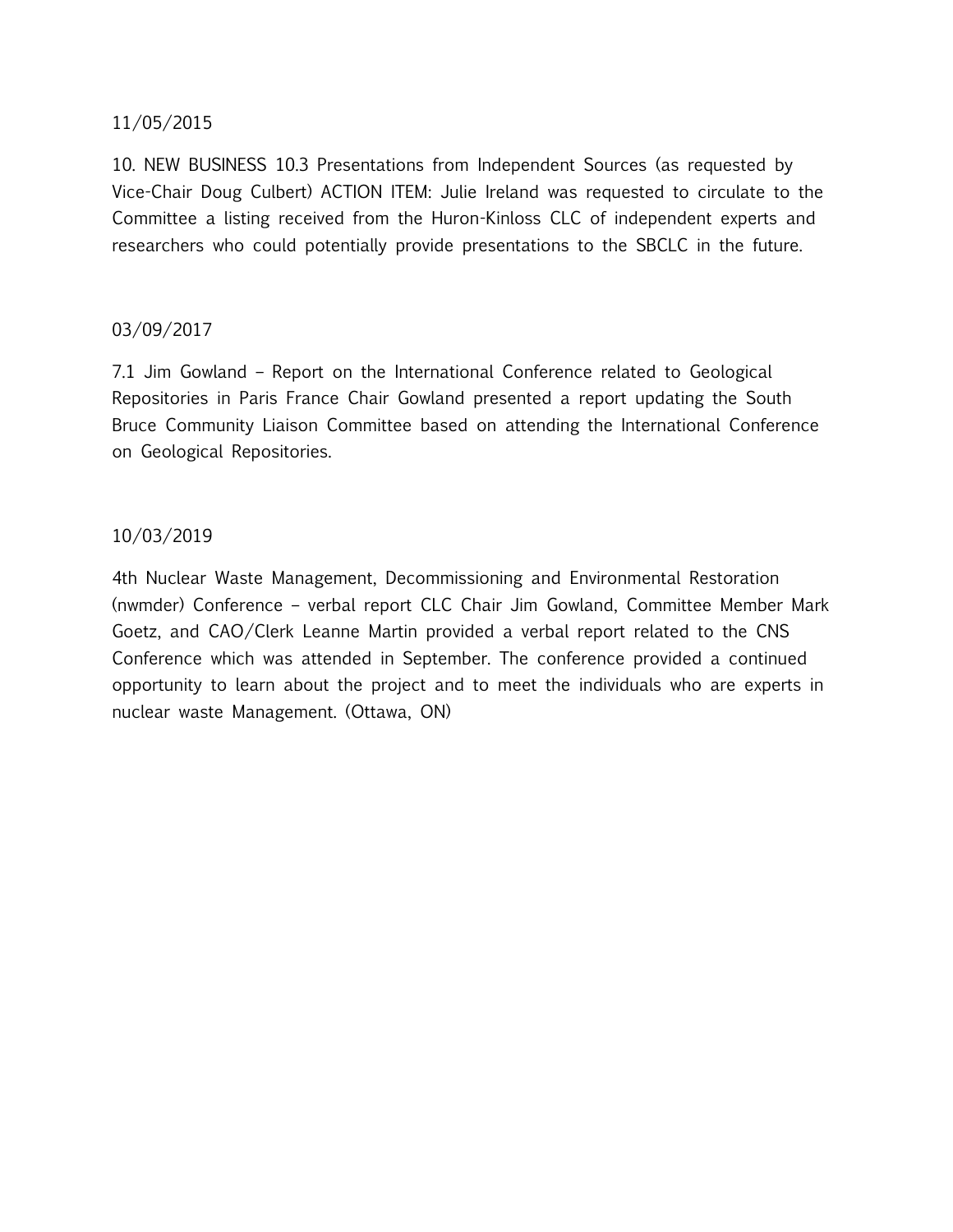# **CONCLUSION**

The findings of this report indicate that the South Bruce Community Liaison Committee (SBCLC) has not endeavoured to educate themselves in an unbiased manner. The speakers procured for educational purposes have been entirely one-sided, pro-deep geological repository (dgr). In the early days of the Committee there was some discussion of having presenters of an alternate viewpoint speak at the meetings, however after 2015 that was never mentioned again, per SBCLC minutes.

Of the 54 speakers who presented at SBCLC meeting, 94% (51/54) were staff members of the NWMO or were biased to a dgr; the remaining three speakers were impartial members of the federal regulatory body (Canadian Nuclear Safety Association).

Additionally, NWMO staff actively participated in 58/62 SBCLC meetings. They hold a standing agenda item, "NWMO Update." As noted in the meeting minutes on 07/24/2013 (the second meeting held by the SBCLC), the NWMO is clear about their intent to attend meetings to "give an update on activities and to provide information." The CLC is not given an opportunity to discuss findings or opinions at meetings without the NWMO sitting in. This appears to be an orchestrated effort to ensure the NWMO's narrative is front of mind.

As per Jim Gowland, SBCLC Chair, the SBCLC follows the same delegation by-laws as South Bruce Council. As such:

Delegations are requested to present from the desk directly in front of Council. It is important that Council and the members in audience can hear your comments. The bylaws also state that Delegations are limited to ten (10) minutes (<http://www.town.southbruce.on.ca/government/council/delegation-requests>)

This rule does not apply to anyone the SBCLC or NWMO wish to have present or give a report:

Notwithstanding Subsection 13, presentations such as consultants' reports or deputations which are made at the request of the Committee are not considered to be same as Delegations and not subject to the time limit. (BY-LAW NUMBER 2014-96 SCHEDULE A)

Throughout the minutes there is no indication that the majority of speakers were requested by the SBCLC; presenters appear on Agendas but no discussion or intent to